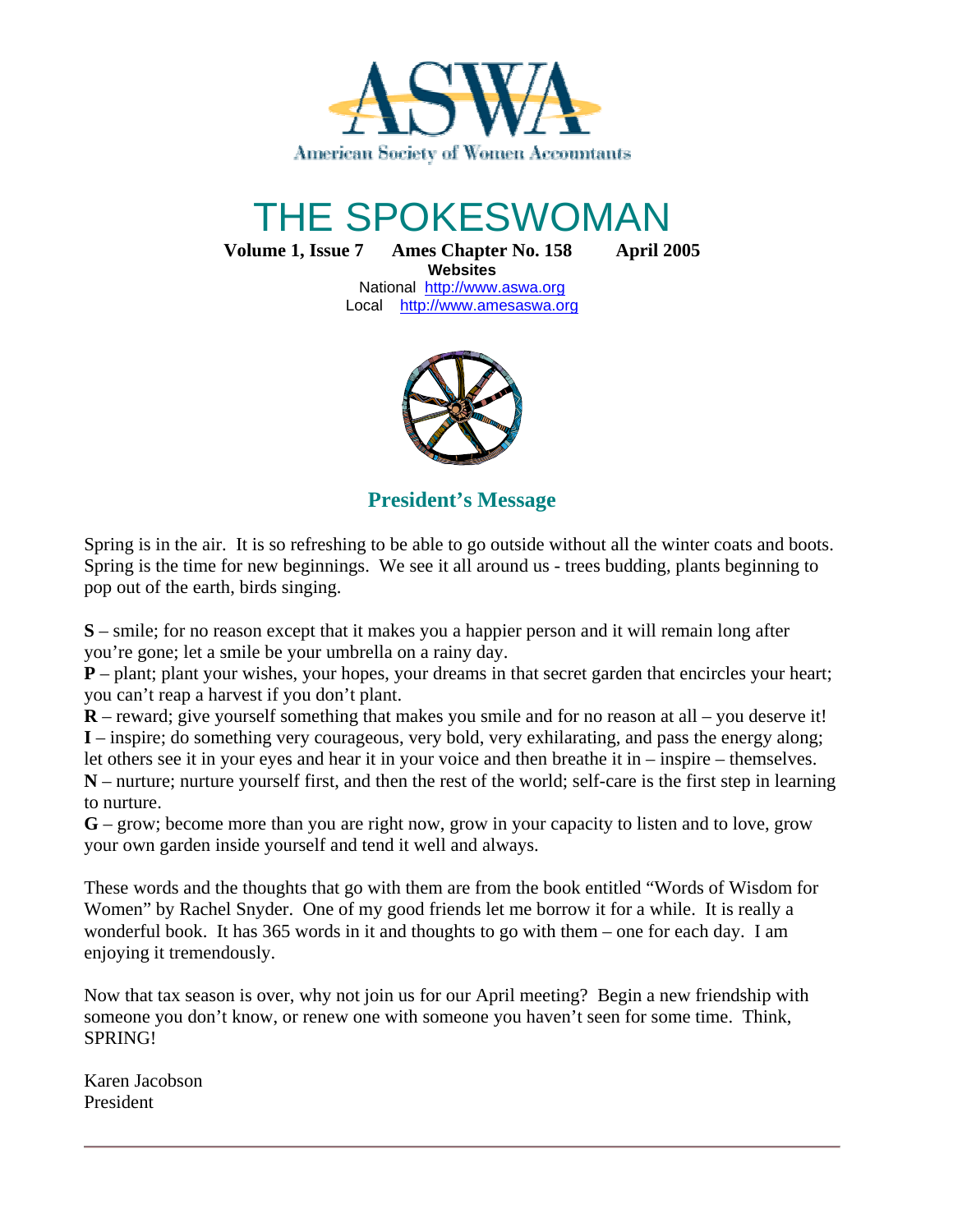# **Meeting Notice Wednesday, April 20, 2005**

Starlight Village Buford's Restaurant  $2601$  East  $13<sup>th</sup>$  Street Ames, IA

Networking 5:30 Speaker 6:00 Dinner/Meeting 7:00

**Topic: Malls Speaker: Sue Ravenscroft** 

**Dinner Reservations by noon Tuesday, April 19, 2005 Kara Mikesell 515-232-7080 Email:** klmikesell@mcleodusa.net

# **Speaker Information**

Sue Ravenscroft is a Professor of Accounting, editor of Issues in Accounting Education, and published in areas of ethics, incentives, and decision-making. She is currently teaching managerial accounting and governmental accounting.

# **Topic Information**

A look at how malls operate, how malls earn money, retail's contribution to economic development, and a look at the current debate in Ames about whether two malls are necessary.

# **Coming Attractions**



# **Coming Attractions**

#### **Member Meeting Dates Speaker/Topic**

Wed. May 18, 2005 Computer Technology Security Wed. June 15, 2005 Effective Networking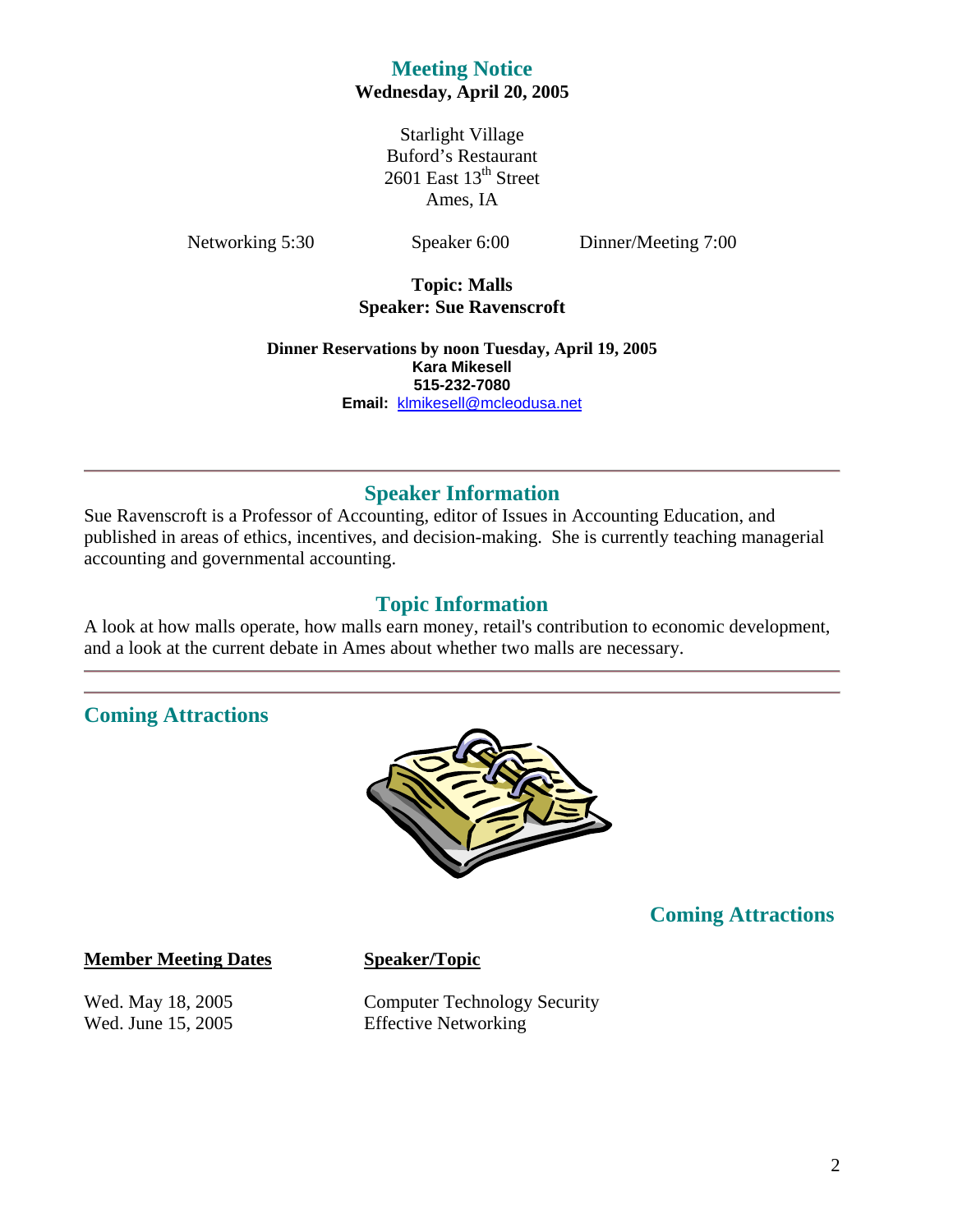

#### **Networking Luncheons**

RSVP to Jan Duffy at 294-1481 or 232-2213........ jduffy@iastate.edu

| Date              | Location              | Time  | RSVP by noon on: |
|-------------------|-----------------------|-------|------------------|
| Thursday, May 5   | <b>Hickory Park</b>   | 11:45 | May 4            |
| Monday, May 30    | Panera                | 11:45 | May 29           |
| Wednesday, July 6 | Cazador's (west Ames) | 12:00 | July 5           |
|                   |                       |       |                  |

#### **Seminars**

Thursday May 12, 2005 1:00 – 4:30 Gerdin Business Building, ISU, Ames, IA<br>Business Valuation Seminar by Jim Kurtenbach, Ph.D. 4 hours CPE Business Valuation Seminar by Jim Kurtenbach, Ph.D. www.AmesASWA.org for more information and registration Cost: \$100 for ASWA members; \$120 for non-members

# **Member News**

# **Please send your nominations for member of the year to Theresa Samson at tsamson@crosspaths.net by the April 20th meeting.**

#### **2005-2006 Proposed Slate of Officers**

|                                                | Theresa Samson      |
|------------------------------------------------|---------------------|
| Vice President ------------------------------- | Pat Jenkins         |
|                                                | Dominique Bryant    |
|                                                | Annmarie Kurtenbach |
| Past President ------------------------------  | Karen Jacobson      |
|                                                | Kara Mikesell       |
| Membership -------------------------------     | Cindy Sippel        |
| -------------------------------                | Carla Sacco         |
| Scholarship ---------------------------------  | Jan Duffy           |
| ------------------------------                 | Pat Jenkins         |
| -------------------------------                | Annmarie Kurtenbach |
|                                                | Sue Rybolt          |
| -------------------------------------          | Kate Mulder         |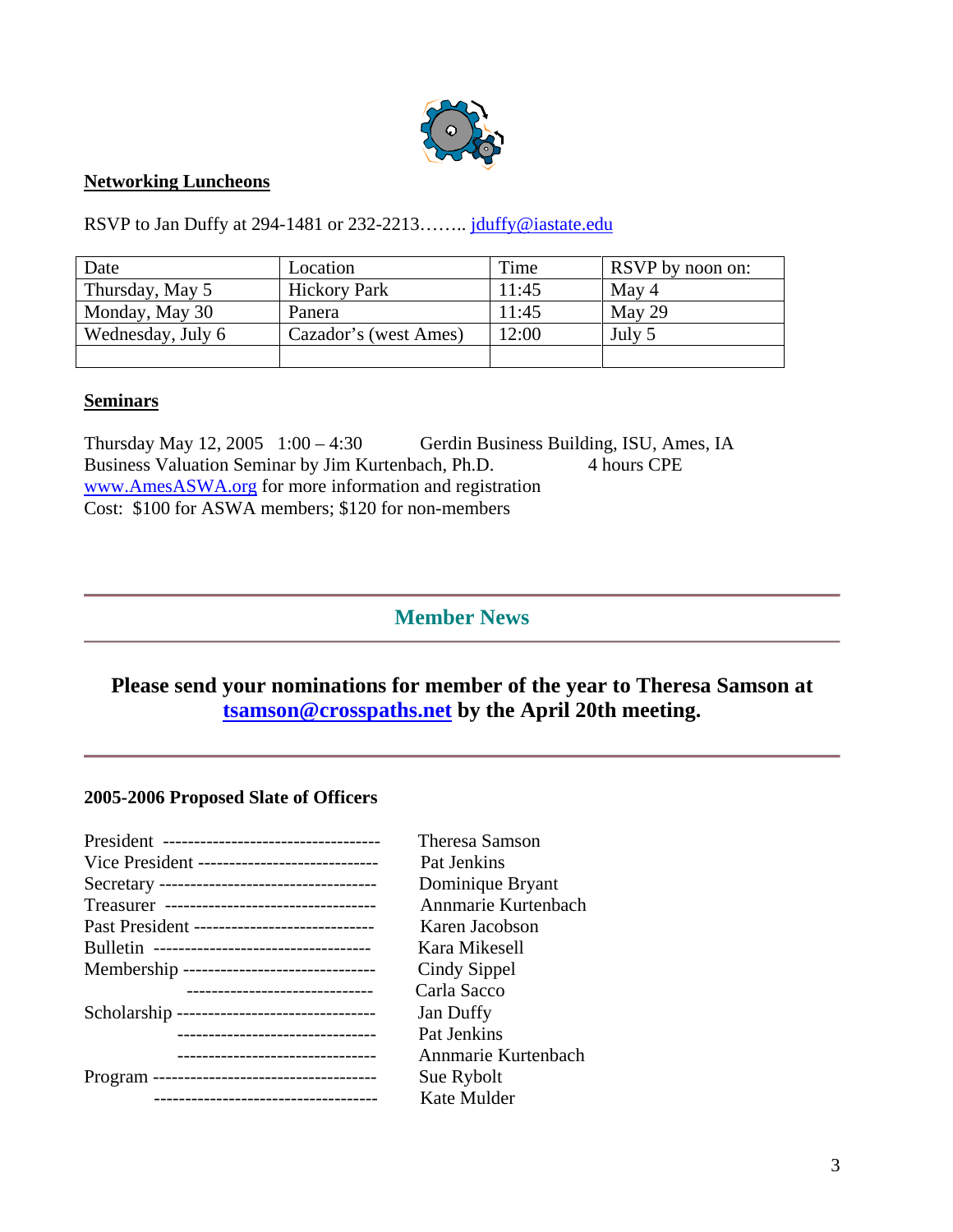# **April Meeting Agenda**

## **ASWA Membership Meeting April 20, 2005**

- 1. Call to Order
- 2. Quorum
- 3. Approval of February minutes
- 4. Treasurer's Report
	- a. Monthly Report
- 5. Committee Reports
	- a. Membership
		- (1) Presentation of certificates
	- b. Program
		- (1) Report on Educational Seminar
	- c. Bulletin
	- d. Scholarship
- 6. Old Business
	- a. Member of the Year Nominations DUE April 20, 2005
- 7. New Business
	- a. Election of Board and Officers
- 8. Announcements
	- a. Next meeting May 17, 2005, Buford's, Ames
	- b. Networking Luncheon Thursday, May 5, 2005 Hickory Park 11:45 am
- 9. Adjournment

# **Membership Minutes**

**Minutes American Society of Women Accountants**  Ames Chapter #158 Membership Meeting March 16, 2005

- **Call to Order:** The March 2005 Membership Meeting of the Ames Chapter #158 was called to order by President Karen Jacobson in Ames on Wednesday, March 16. Those in attendance were Karen Jacobson, Carolyn Bauer, Theresa Samson, Pat Jenkins, Dominique Bryant, Carla Sacco, Janet Mortvedt, and Cindy Sippel. A quorum was not present.
- **Approval of Minutes:** The minutes of the February meeting were not approved since there was no quorum.
- **Treasurer's Report:** There was no Treasurer's report.

**Committee Reports:** 

### **Membership Committee:** No report.

**Program:** Next months program will be presented by Sue Ravescroft on malls.

 **Education Seminar:** We have started receiving registrations for the education seminar in May.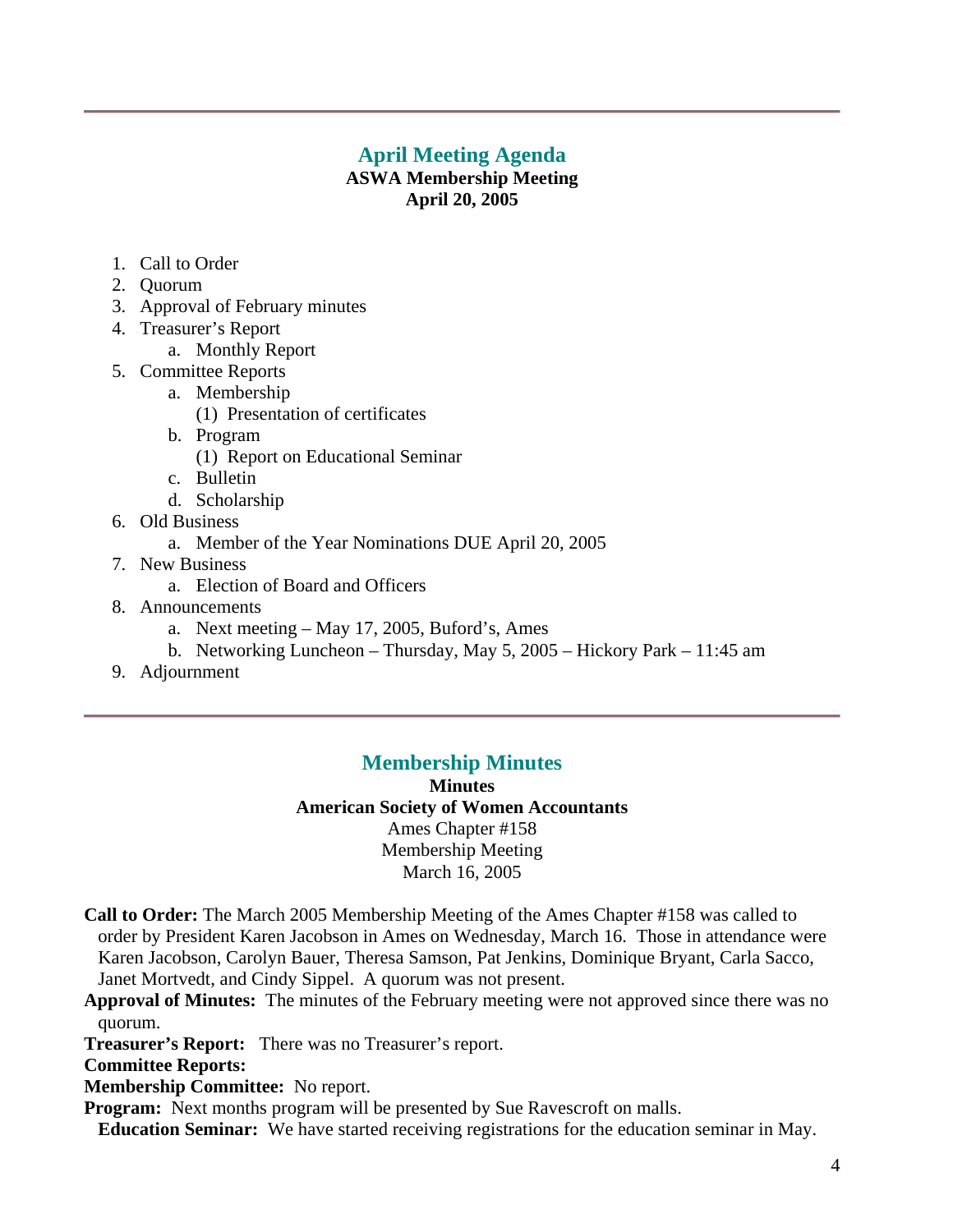**Bulletin:** April 4 is the deadline for the April bulletin.

**Scholarship:** Three applications are under review for the scholarship.

# **Old Business:**

**Nominating Committee:** The Nominating committee has filled the slate of officers for next year. President - Theresa Samson; Vice President – Pat Jenkins; Secretary – Dominique Bryant; Treasurer – Annmarie Kurtenbach; Program – Sue Rybolt and Kate Mulder; Bulletin – Kara Mikesell; Membership – Cindy Sippel and Carla Sacco; Scholarship – Jan Duffy, Pat Jenkins and Annmarie Kurtenbach; Past President – Karen Jacobson **New Business:** 

**Outstanding Member Award:** Nominations for the Outstanding Member Award are due by April 20 to Theresa Samson.

#### **Announcements:**

**Next meeting:** Wednesday, April 20, 2005 at Buford's, Ames. **Networking Luncheons:** Monday, April 4, 2005 at Red Lobster – 12:00. **Adjournment:** The meeting was adjourned.

Respectfully submitted,

Cindy Sippel Acting Secretary

# **News from National**

The February issue of ASWA's THE COMMUNIQUÉ is now available online at http://www.aswa.org/i4a/pages/index.cfm?pageid=3407.

This issue contains:

- Information about Directors & Officers Liability Insurance
- > "Tips From Successful Chapters"
- An Update on the 2004-2005 New Member Campaign
- > Help for Selecting your Chapter's Board of Directors
- "Chapter Good News"
- Information on the ASWAEF Scholarship Program
- $\triangleright$  Tax-Saving Tips
- > The 2005-2006 Chapter Forms

In every issue:

- Upcoming Calendar of Events
- $\triangleright$  Regional Director Listing

If you have trouble logging in or have any questions, please do not hesitate to contact me at etanner@aswa.org or (703) 506-3265.

------------------------------------------------------------------------------------------------------------------------